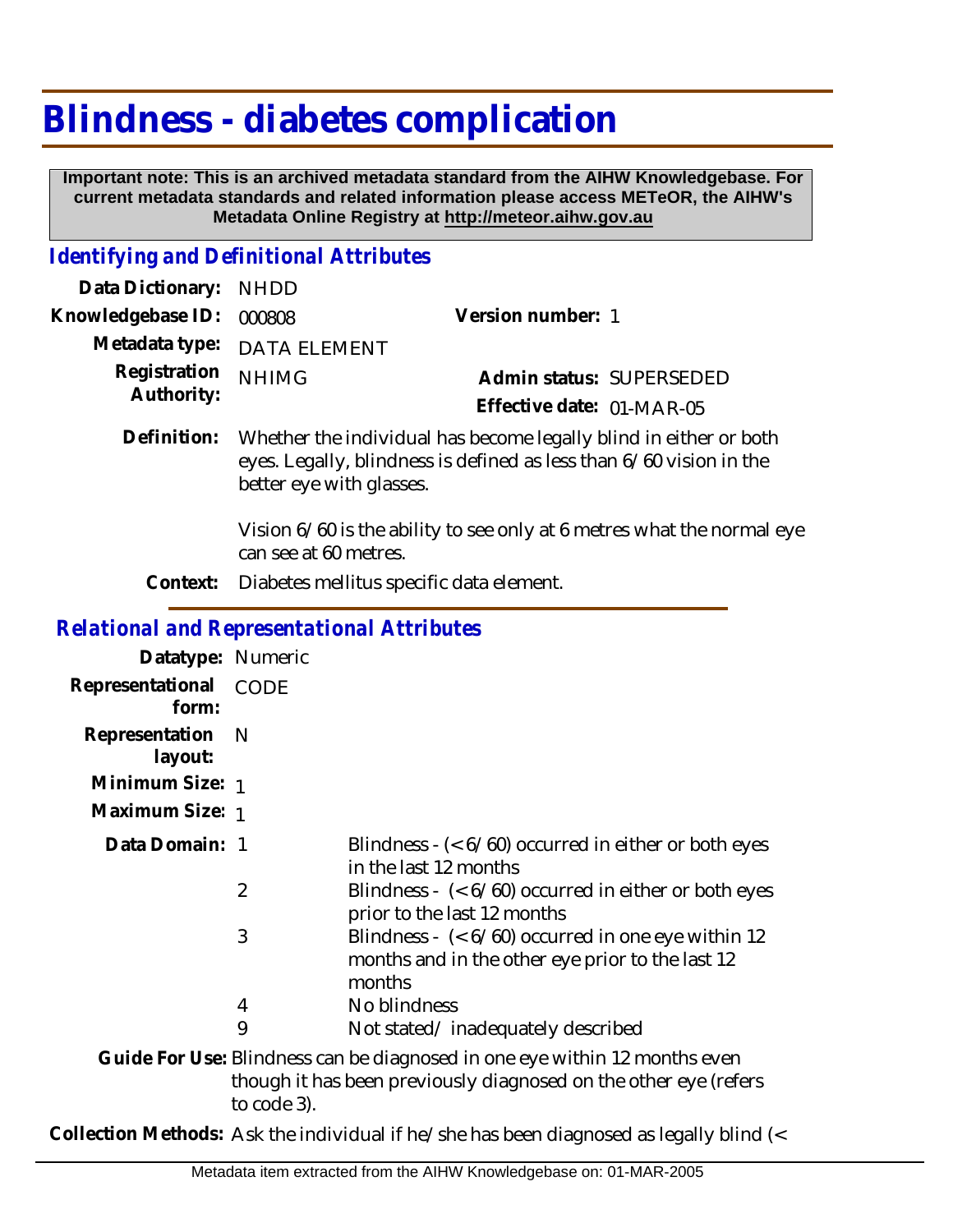6/60) in both or either eye. If so record whether it has occurred within or prior to the last 12 months.

Alternatively determine blindness from appropriate documentation obtained from an ophthalmologist or optometrist.

Related metadata: relates to the data element Cataract - history version 1 relates to the data element Ophthalmological assessment - outcome version 1 relates to the data element Ophthalmoscopy - performed version 1 relates to the data element Referred to ophthalmologist - diabetes mellitus version 1 relates to the data element Visual acuity version 1 relates to the data element Health professionals attended - diabetes mellitus version 1

### *Administrative Attributes*

Source Document: National Diabetes Outcomes Quality Review Initiative (NDOQRIN) data dictionary.

**Source Organisation:** National Diabetes Data Working Group

Comments: Patients with diabetes have an increased risk of developing several eye complications including retinopathy, cataract and glaucoma that lead to loss of vision.

> Diabetic retinopathy is a leading cause of blindness. Retinopathy is characterised by proliferation of the retina's blood vessels, which may project into the vitreous, causing vitreous haemorrhage, proliferation of fibrous tissue and retinal detachment. It is often accompanied by microaneurysms and macular oedema, which can express as blurred vision. The prevalence of retinopathy increases with increasing duration of diabetes. In the early stage, retinopathy is asymptomatic. Up to 20% of people with diabetes Type 2 have retinopathy at the time of diagnosis of diabetes. The cumulative prevalence of proliferation diabetic retinopathy and macular oedema after 20 years of type 1 diabetes is about 40%. The Diabetic Retinopathy Study Group showed that panretinal photocoagulation reduces the risk of severe loss of vision by 50%.

Although diabetes retinopathy cannot totally be prevented, better control of blood sugar level slows the onset and progression of retinopathy (The Diabetes Control and Complications Trial - DCCT).

Cataract and glaucoma are also associated diabetic eye problems